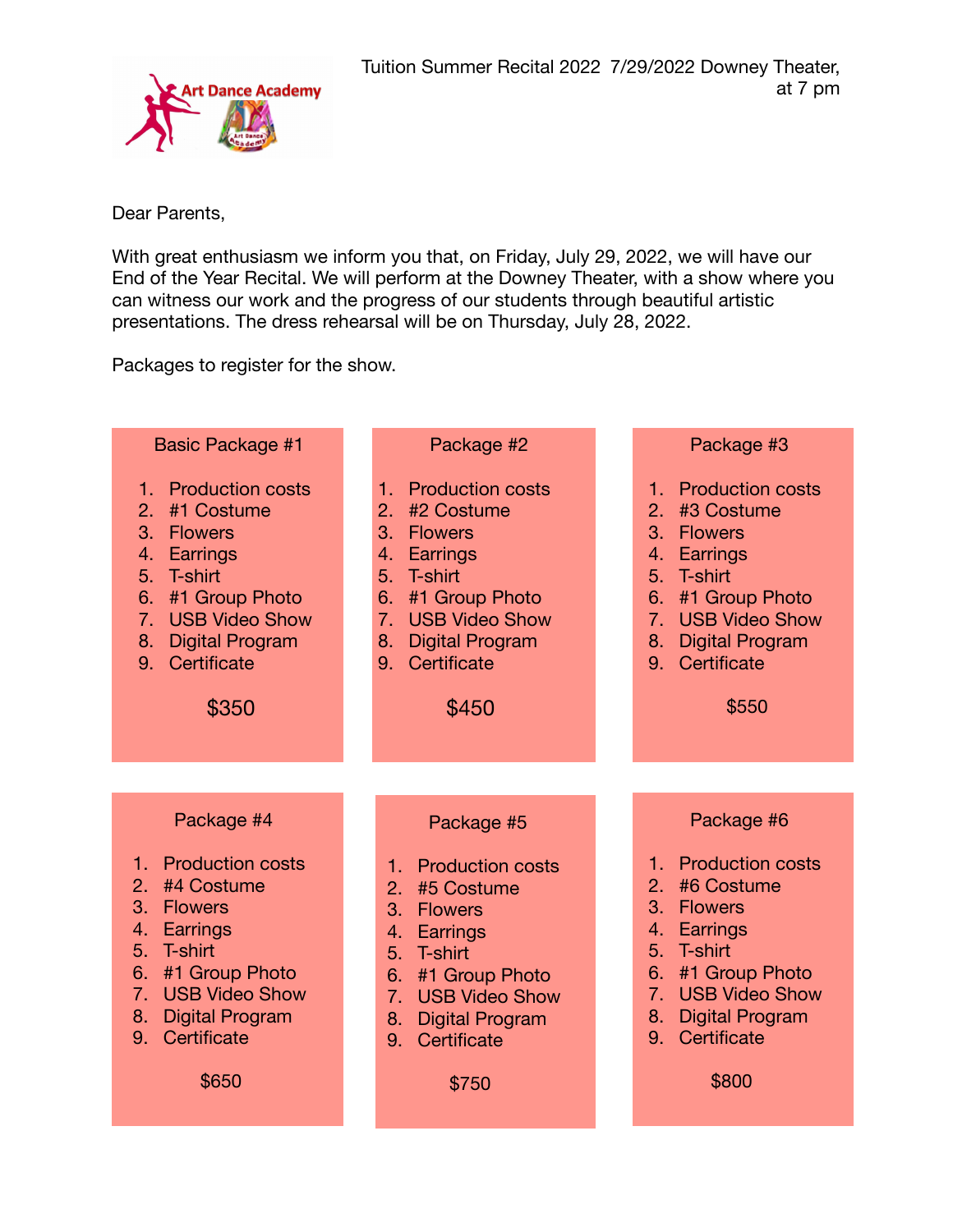

Families who have more than one child and want to participate in the event will have a 10% discount.

Registrations must begin to pay from the month of February 2022 and can be paid in installments. It is very important for us to start preparing the production of the show.

Participants must have made all their payments before May 31, 2022.

Changes or returns of clothing are not accepted in case of having to modify it, it will be the student's family who assumes the arrangement.

Changes or refunds of money already paid are not accepted. All participants must maintain a sense of responsibility and commitment to the recital and attend established practices.

The preparation of the Summer Recital is the most important event of the school, which sums up the result of a year of hard work and dedication. For this reason, we will have an increase in practices that will be communicated in a special calendar each month.

Parents can reserve their space in the recital program and promote their business at the price of:  $1/4$  page = \$50,  $1/2$  page = \$75, one page = \$100 and two pages = \$175.

Participants will have their end-of-year certificate on the day of the picnic in the park, where the school photo will be taken.

Those interested can reserve their stars for autographs, they will pay the right to position it in the theater for \$10. The deadline to deliver the stars decorated and ready to put my signature will be 6/25/22

All participants must guarantee a minimum of five tickets per family. Families with more participating students must always guarantee five valid tickets for both children, that is, only one pays for both.

They can also purchase additional tickets in case they need more.

Tickets for the shows will go on sale at the Downey Theater Box Office (8435 Firestone Blvd. CA 90241) in early July, with an presale price of \$25 for adults and \$15 for children 3 and under. After the presale days, the Ticket will cost \$30. The seats will be assigned (As soon as the theater gives us the exact date, we will notify you in time)